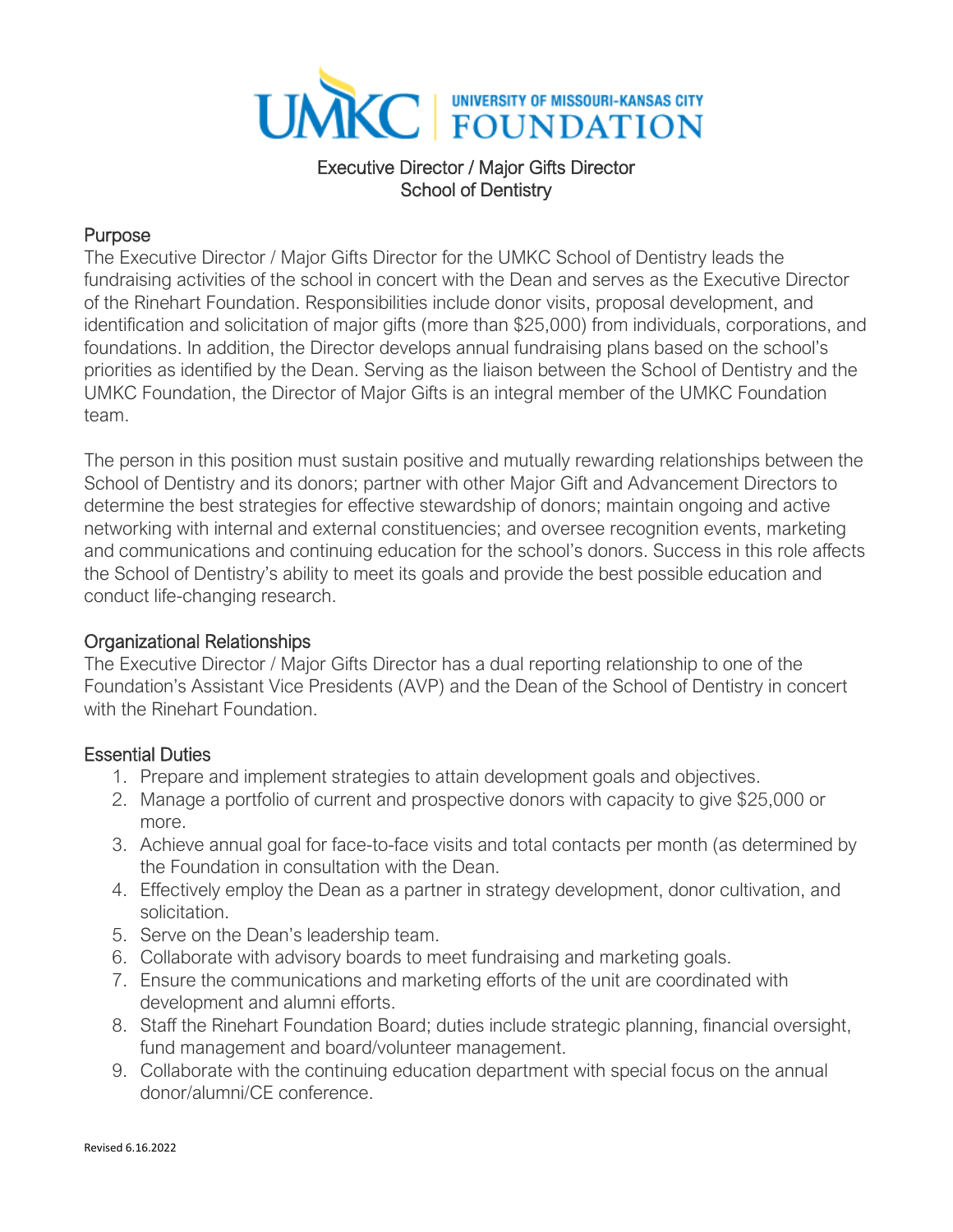- 10.Mentor staff to create a cohesive team approach to all things related to SOD alumni and donors.
- 11.Work as part of a supportive team of advancement professionals.
- 12.Collaborate with university leadership, faculty, and volunteers.

#### Key Attributes

- Creative and strategically minded
- High degree of personal integrity, discretion, and confidentiality
- Value and utilize date analytics in decisions
- Demonstrated ability to manage interpersonal relationships
- Excellent communication skills, articulate speaker, and skilled writer
- Ability to meet goals and objectives
- Effective organizational and marketing skills
- Ability to work independently as well as part of a team
- Familiarity with database computer systems and desktop applications.

### Fundraising Abilities

- Work independently while also working as a member of the university fundraising team.
- Integrate the major gifts program with those of annual giving and alumni relations.
- Initiate, analyze, monitor, evaluate and alter strategic fundraising plans.
- Participate in all aspects of the gift cycle: (1) initiate contacts with major donors; (2) develop appropriate cultivation strategies; (3) move potential donors forward in the giving cycle in a timely fashion and secure major gifts; (4) maintain stewardship contacts with donors.
- Travel nationally

#### Education and Experience

A bachelor's degree and five years of experience in fundraising or related field are required. Experience with higher education or a comparably complex organization and CFRE designation are preferred.

#### Supervisory Controls

Incumbent must have a high level of independence in accomplishing the responsibilities of the position. Goals, priorities, and major projects are reviewed and discussed on an on-going basis with the AVP, Dean and the Rinehart Foundation leadership.

Guidelines are provided by the goals and objectives of the position, by fundraising strategies and techniques, by stewardship guidelines, and by the goals of the UMKC Foundation and the mission of the University. Confidentiality and discretion are mandatory.

# **Complexity**

The ability to interact comfortably, tactfully, and effectively with varied internal and external constituencies is essential. Must display a high level of maturity and personal integrity and ability to understand, develop, and sustain resilient and dynamic relationships with donors, colleagues, and senior management.